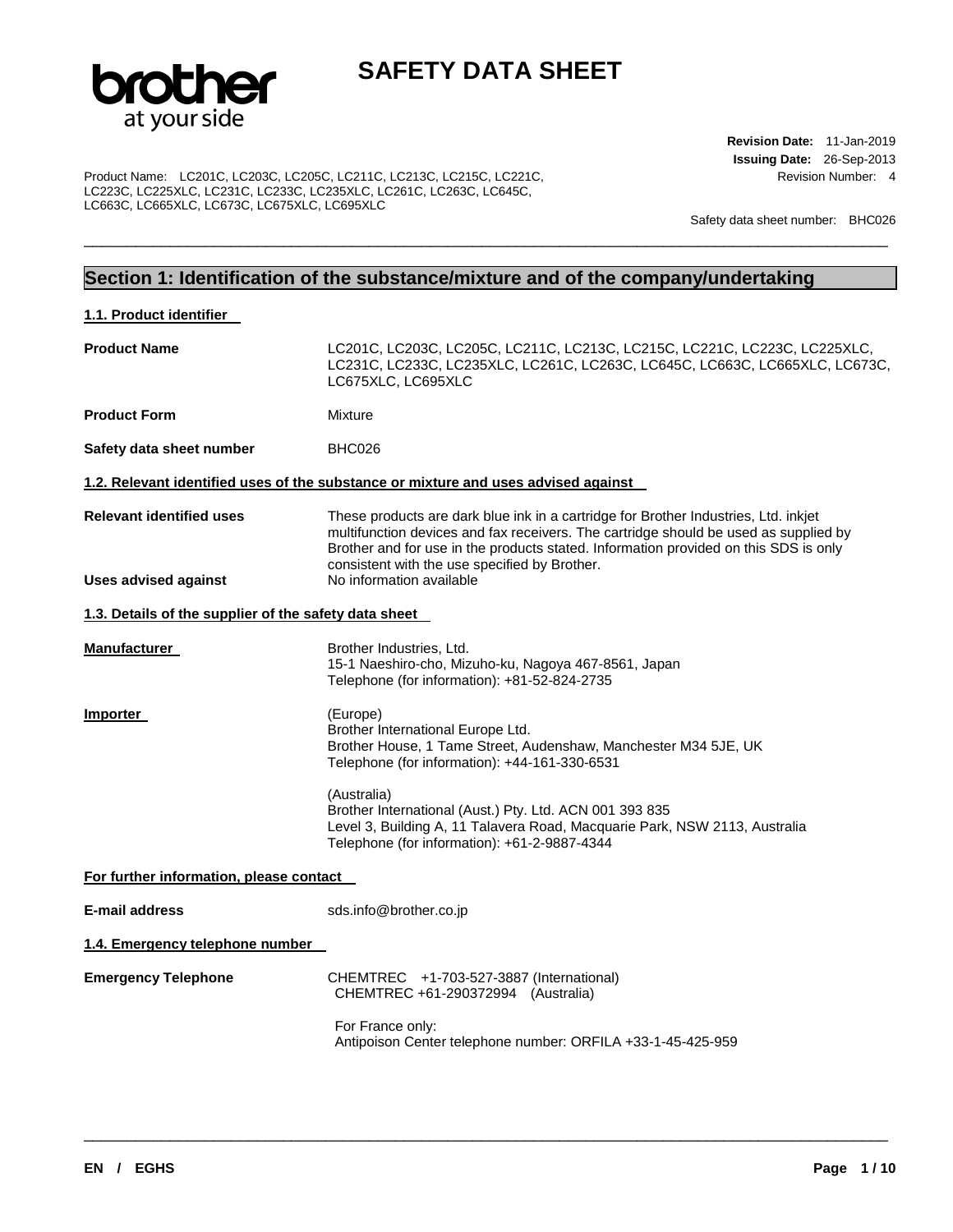

\_\_\_\_\_\_\_\_\_\_\_\_\_\_\_\_\_\_\_\_\_\_\_\_\_\_\_\_\_\_\_\_\_\_\_\_\_\_\_\_\_\_\_\_\_\_\_\_\_\_\_\_\_\_\_\_\_\_\_\_\_\_\_\_\_\_\_\_\_\_\_\_\_\_\_\_\_\_\_\_\_\_\_\_\_\_\_\_\_\_\_\_\_

Product Name: LC201C, LC203C, LC205C, LC211C, LC213C, LC215C, LC221C, LC223C, LC225XLC, LC231C, LC233C, LC235XLC, LC261C, LC263C, LC645C, LC663C, LC665XLC, LC673C, LC675XLC, LC695XLC

**Revision Date:** 11-Jan-2019 **Issuing Date:** 26-Sep-2013 Revision Number: 4

Safety data sheet number: BHC026

## **Section 2: Hazard(s) identification**

## **2.1. Classification of the substance or mixture**

*Regulation (EC) No 1272/2008* 

This mixture is classified as not hazardous according to regulation (EC) 1272/2008 [GHS]

### *Australia Classification*

Not classified as hazardous according to the criteria of NOHSC

## **2.2. Label elements**

## *Regulation (EC) No 1272/2008*

This mixture is classified as not hazardous according to regulation (EC) 1272/2008 [GHS] EUH208 - Contains 1,2-Benzisothiazolin-3-one May produce an allergic reaction.

## **2.3. Other hazards**

No information available

## **Section 3: Composition/information on ingredients**

## **3.2 Mixtures**

| Chemical name                          | CAS No        | EC No     | EC Index No  | Weight-%  | Classification<br>according to<br>Regulation (EC)<br>No. 1272/2008<br><b>[CLP]</b>                                               | <b>REACH</b><br>Registration<br><b>Number</b> |
|----------------------------------------|---------------|-----------|--------------|-----------|----------------------------------------------------------------------------------------------------------------------------------|-----------------------------------------------|
| Water                                  | 7732-18-5     | 231-791-2 |              | 65-75     | Not classified                                                                                                                   | Not applicable                                |
| Glycerol                               | $56 - 81 - 5$ | 200-289-5 |              | $10 - 20$ | Not classified                                                                                                                   | Not applicable                                |
| Triethylene glycol,<br>monobutyl ether | 143-22-6      | 205-592-6 | 603-183-00-0 | $1 - 5$   | Eye Dam. 1<br>(H318)                                                                                                             | Registered                                    |
| Diethylene glycol                      | 111-46-6      | 203-872-2 | 603-140-00-6 | $1 - 9$   | Acute Tox, 4<br>(H302)                                                                                                           | Registered                                    |
| Cyan Dye                               | $***$         |           |              | $1 - 8$   | Not classified                                                                                                                   | Not applicable                                |
| 1,2-Benzisothiazolin-3-one             | 2634-33-5     | 220-120-9 | 613-088-00-6 | < 0.05    | Acute Tox. 4<br>(H302)<br>Skin Irrit, 2<br>(H315)<br>Eye Dam. 1<br>(H318)<br>Skin Sens, 1<br>(H317)<br>Aquatic Acute 1<br>(H400) | Not applicable                                |

\_\_\_\_\_\_\_\_\_\_\_\_\_\_\_\_\_\_\_\_\_\_\_\_\_\_\_\_\_\_\_\_\_\_\_\_\_\_\_\_\_\_\_\_\_\_\_\_\_\_\_\_\_\_\_\_\_\_\_\_\_\_\_\_\_\_\_\_\_\_\_\_\_\_\_\_\_\_\_\_\_\_\_\_\_\_\_\_\_\_\_\_\_

Full text of H- and EUH-phrases: see section 16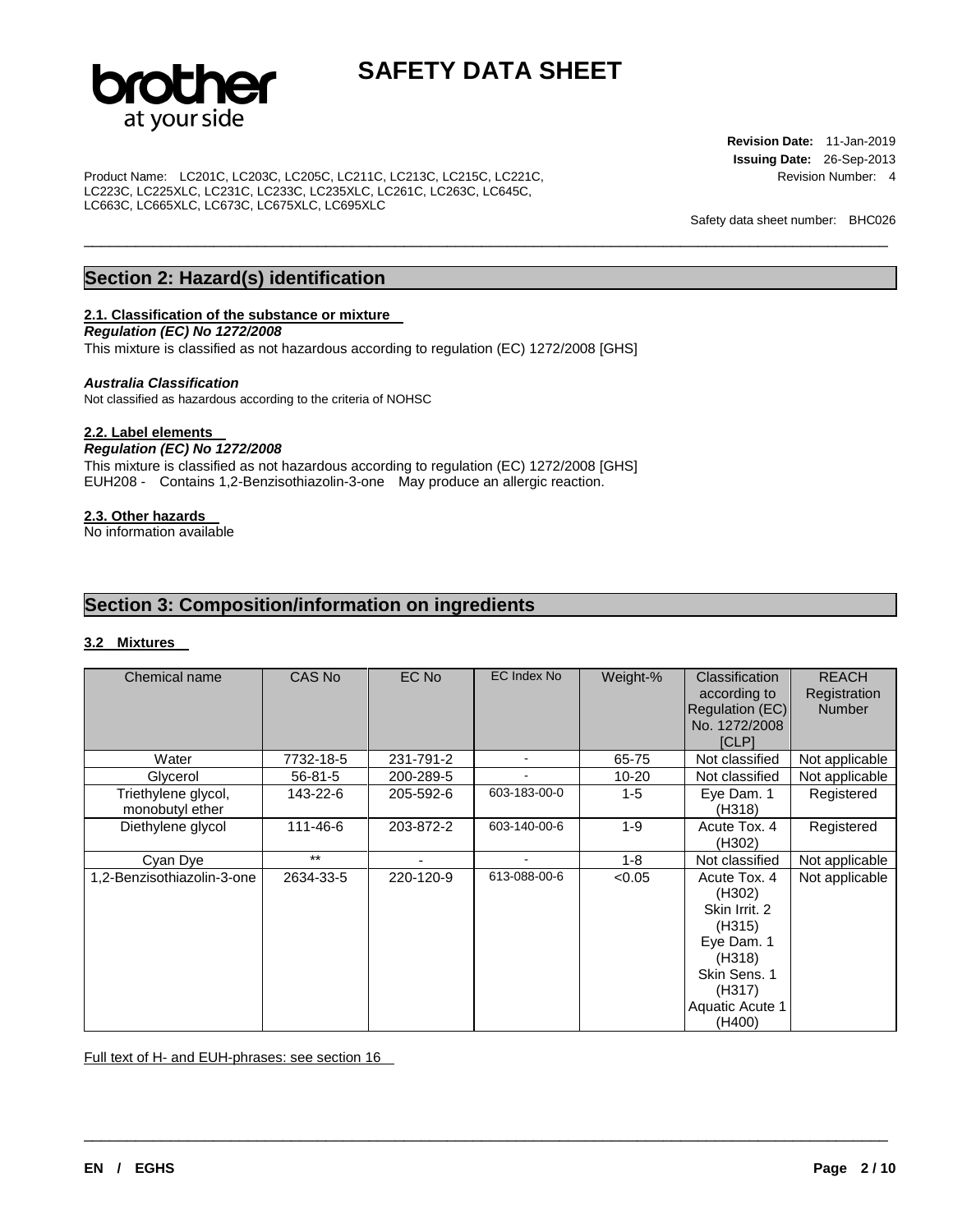

\_\_\_\_\_\_\_\_\_\_\_\_\_\_\_\_\_\_\_\_\_\_\_\_\_\_\_\_\_\_\_\_\_\_\_\_\_\_\_\_\_\_\_\_\_\_\_\_\_\_\_\_\_\_\_\_\_\_\_\_\_\_\_\_\_\_\_\_\_\_\_\_\_\_\_\_\_\_\_\_\_\_\_\_\_\_\_\_\_\_\_\_\_

Product Name: LC201C, LC203C, LC205C, LC211C, LC213C, LC215C, LC221C, LC223C, LC225XLC, LC231C, LC233C, LC235XLC, LC261C, LC263C, LC645C, LC663C, LC665XLC, LC673C, LC675XLC, LC695XLC

**Revision Date:** 11-Jan-2019 **Issuing Date:** 26-Sep-2013 Revision Number: 4

Safety data sheet number: BHC026

## **Section 4: First aid measures**

| 4.1. Description of first aid measures                           |                                                                                                                         |  |  |
|------------------------------------------------------------------|-------------------------------------------------------------------------------------------------------------------------|--|--|
| Inhalation                                                       | Remove to fresh air.                                                                                                    |  |  |
| Eye contact                                                      | Rinse thoroughly with plenty of water for at least 15 minutes, lifting lower and upper eyelids.<br>Consult a physician. |  |  |
| Skin contact:                                                    | Wash skin with soap and water. In the case of skin irritation or allergic reactions see a<br>physician.                 |  |  |
| Ingestion                                                        | Clean mouth with water and drink afterwards plenty of water.                                                            |  |  |
| 4.2. Most important symptoms and effects, both acute and delayed |                                                                                                                         |  |  |
| Symptoms                                                         | No information available                                                                                                |  |  |
|                                                                  | 4.3. Indication of any immediate medical attention and special treatment needed                                         |  |  |
| Note to physicians                                               | Treat symptomatically.                                                                                                  |  |  |

## **Section 5: Firefighting measures**

| 5.1. Extinguishing media                                   |                                                                                                            |
|------------------------------------------------------------|------------------------------------------------------------------------------------------------------------|
| <b>Suitable Extinguishing Media</b>                        | Use extinguishing measures that are appropriate to local circumstances and the<br>surrounding environment. |
| Unsuitable extinguishing media                             | No information available.                                                                                  |
| 5.2. Special hazards arising from the substance or mixture |                                                                                                            |
| Specific hazards arising from the<br>chemical              | No information available                                                                                   |
| 5.3. Advice for firefighters                               |                                                                                                            |
| Special protective equipment for                           | Firefighters should wear self-contained breathing apparatus and full firefighting turnout                  |

gear. Use personal protection equipment.

\_\_\_\_\_\_\_\_\_\_\_\_\_\_\_\_\_\_\_\_\_\_\_\_\_\_\_\_\_\_\_\_\_\_\_\_\_\_\_\_\_\_\_\_\_\_\_\_\_\_\_\_\_\_\_\_\_\_\_\_\_\_\_\_\_\_\_\_\_\_\_\_\_\_\_\_\_\_\_\_\_\_\_\_\_\_\_\_\_\_\_\_\_

## **Section 6: Accidental release measures**

## **6.1. Personal precautions, protective equipment and emergency procedures**

**For non-emergency personnel Ensure adequate ventilation.** 

**fire-fighters**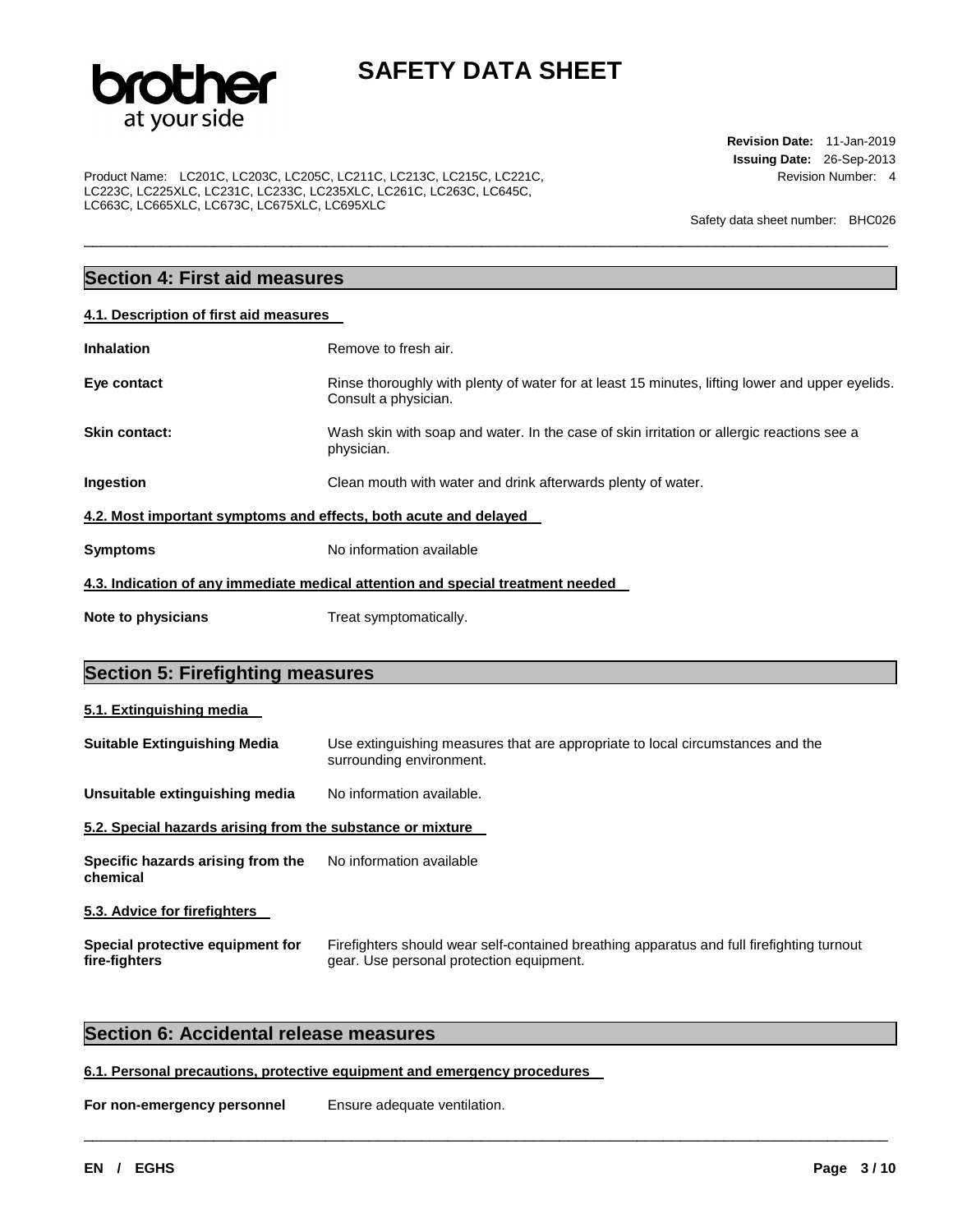

\_\_\_\_\_\_\_\_\_\_\_\_\_\_\_\_\_\_\_\_\_\_\_\_\_\_\_\_\_\_\_\_\_\_\_\_\_\_\_\_\_\_\_\_\_\_\_\_\_\_\_\_\_\_\_\_\_\_\_\_\_\_\_\_\_\_\_\_\_\_\_\_\_\_\_\_\_\_\_\_\_\_\_\_\_\_\_\_\_\_\_\_\_

Product Name: LC201C, LC203C, LC205C, LC211C, LC213C, LC215C, LC221C, LC223C, LC225XLC, LC231C, LC233C, LC235XLC, LC261C, LC263C, LC645C, LC663C, LC665XLC, LC673C, LC675XLC, LC695XLC

**Revision Date:** 11-Jan-2019 **Issuing Date:** 26-Sep-2013 Revision Number: 4

Safety data sheet number: BHC026

| For emergency responders                                  | Use personal protection recommended in Section 8.                                    |  |  |  |  |
|-----------------------------------------------------------|--------------------------------------------------------------------------------------|--|--|--|--|
| 6.2. Environmental precautions                            |                                                                                      |  |  |  |  |
| <b>Environmental precautions</b>                          | Prevent entry into waterways, sewers, basements or confined areas                    |  |  |  |  |
| 6.3. Methods and material for containment and cleaning up |                                                                                      |  |  |  |  |
| <b>Methods for containment</b>                            | Prevent further leakage or spillage if safe to do so.                                |  |  |  |  |
| Methods for cleaning up                                   | Take up mechanically, placing in appropriate containers for disposal.                |  |  |  |  |
| <b>Prevention of secondary hazards</b>                    | Clean contaminated objects and areas thoroughly observing environmental regulations. |  |  |  |  |
| 6.4. Reference to other sections                          |                                                                                      |  |  |  |  |
| <b>Reference to other sections</b>                        | See section 8 for more information. See section 13 for more information.             |  |  |  |  |

| <b>Section 7: Handling and storage</b>                            |                                                                        |  |  |  |  |
|-------------------------------------------------------------------|------------------------------------------------------------------------|--|--|--|--|
| 7.1. Precautions for safe handling                                |                                                                        |  |  |  |  |
| Advice on safe handling                                           | Ensure adequate ventilation.                                           |  |  |  |  |
| <b>General hygiene considerations</b>                             | Handle in accordance with good industrial hygiene and safety practice. |  |  |  |  |
| 7.2. Conditions for safe storage, including any incompatibilities |                                                                        |  |  |  |  |
| <b>Storage Conditions</b>                                         | Keep container tightly closed in a dry and well-ventilated place.      |  |  |  |  |
| 7.3. Specific end use(s)                                          |                                                                        |  |  |  |  |
| Specific use(s)                                                   | Water based ink for inkjet printing machine                            |  |  |  |  |
|                                                                   |                                                                        |  |  |  |  |

The information required is contained in this Material Safety Data Sheet.

## **Section 8: Exposure controls and personal protection**

## **8.1. Control parameters**

## **Exposure Limits** .

| Chemical name | European Union | United Kinadom            | France                   | Spain            | Germany                    |
|---------------|----------------|---------------------------|--------------------------|------------------|----------------------------|
| Glvcerol      |                | TWA: $10 \text{ mg/m}^3$  | TWA: $10 \text{ ma/m}^3$ | TWA: 10 mg/m $3$ | TWA: 200 mg/m <sup>3</sup> |
| 56-81-5       |                | STEL: $30 \text{ ma/m}^3$ |                          |                  |                            |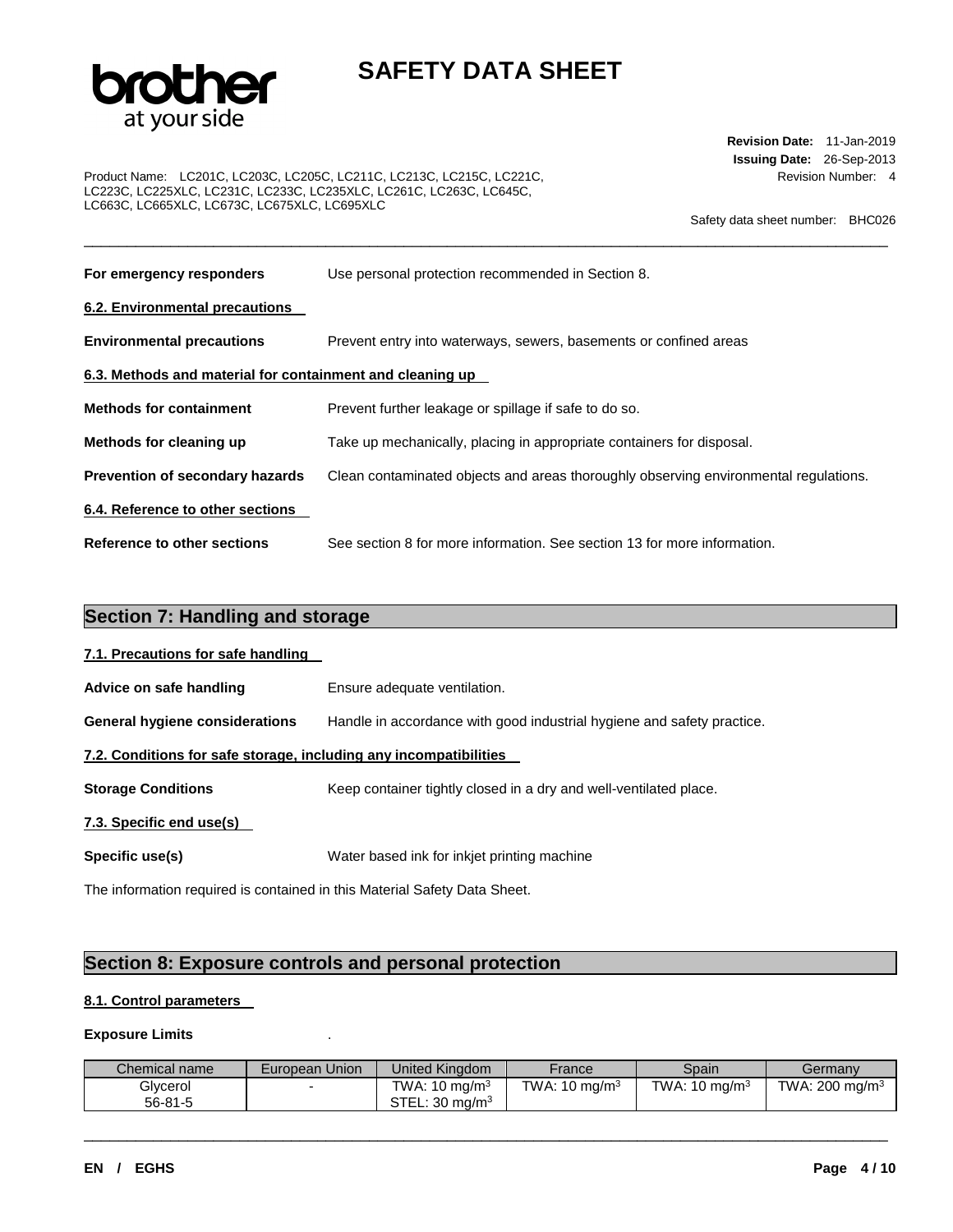

**Revision Date:** 11-Jan-2019 **Issuing Date:** 26-Sep-2013 Revision Number: 4

Product Name: LC201C, LC203C, LC205C, LC211C, LC213C, LC215C, LC221C, LC223C, LC225XLC, LC231C, LC233C, LC235XLC, LC261C, LC263C, LC645C, LC663C, LC665XLC, LC673C, LC675XLC, LC695XLC

Safety data sheet number: BHC026

| Diethylene glycol |                            | TWA: 23 ppm                 |                          |                           | TWA: 10 ppm                 |
|-------------------|----------------------------|-----------------------------|--------------------------|---------------------------|-----------------------------|
| 111-46-6          |                            | TWA: 101 mg/m <sup>3</sup>  |                          |                           | TWA: $44 \text{ mg/m}^3$    |
|                   |                            | STEL: 69 ppm                |                          |                           |                             |
|                   |                            | STEL: 303 mg/m <sup>3</sup> |                          |                           |                             |
| Chemical name     | Italy                      | Portugal                    | <b>Netherlands</b>       | Finland                   | Denmark                     |
| Glycerol          |                            | TWA: 10 mg/m <sup>3</sup>   |                          | TWA: 20 mg/m <sup>3</sup> |                             |
| $56 - 81 - 5$     |                            |                             |                          |                           |                             |
| Diethylene glycol |                            |                             |                          |                           | TWA: 2.5 ppm                |
| 111-46-6          |                            |                             |                          |                           | TWA: 11 mg/m <sup>3</sup>   |
| Chemical name     | Austria                    | Switzerland                 | Poland                   | Norway                    | Ireland                     |
| Glycerol          |                            | TWA: 50 mg/m <sup>3</sup>   | TWA: $10 \text{ mg/m}^3$ |                           | TWA: 10 mg/m <sup>3</sup>   |
| $56 - 81 - 5$     |                            | STEL: 100 mg/m <sup>3</sup> |                          |                           | STEL: 30 mg/m <sup>3</sup>  |
| Diethylene glycol | TWA: 10 ppm                | TWA: 10 ppm                 | TWA: $10 \text{ mg/m}^3$ |                           | TWA: 23 ppm                 |
| 111-46-6          | TWA: 44 mg/m <sup>3</sup>  | TWA: 44 mg/m <sup>3</sup>   |                          |                           | TWA: 100 mg/m <sup>3</sup>  |
|                   | STEL 40 ppm                | STEL: 40 ppm                |                          |                           | STEL: 69 ppm                |
|                   | STEL 176 mg/m <sup>3</sup> | STEL: 176 mg/m <sup>3</sup> |                          |                           | STEL: 300 mg/m <sup>3</sup> |

**Derived No Effect Level (DNEL)** No information available.

**Predicted No Effect Concentration**  No information available. **(PNEC)** 

**8.2. Exposure controls** 

| Appropriate engineering controls       | Good general ventilation should be sufficient under normal use.                                                                                     |  |  |
|----------------------------------------|-----------------------------------------------------------------------------------------------------------------------------------------------------|--|--|
| Personal protective equipment          | Not normally required. For use other than in normal operating procedures (such as in the<br>event of large spill), the following should be applied: |  |  |
| <b>Eye/face protection</b>             | Safety goggles.                                                                                                                                     |  |  |
| <b>Hand protection</b>                 | Protective gloves.                                                                                                                                  |  |  |
| Skin and body protection               | Long sleeved clothing and long pants.                                                                                                               |  |  |
| <b>Respiratory protection</b>          | In case of large spillages: Wear suitable respiratory protective equipment.                                                                         |  |  |
| <b>Environmental exposure controls</b> | Avoid release to the environment.                                                                                                                   |  |  |

\_\_\_\_\_\_\_\_\_\_\_\_\_\_\_\_\_\_\_\_\_\_\_\_\_\_\_\_\_\_\_\_\_\_\_\_\_\_\_\_\_\_\_\_\_\_\_\_\_\_\_\_\_\_\_\_\_\_\_\_\_\_\_\_\_\_\_\_\_\_\_\_\_\_\_\_\_\_\_\_\_\_\_\_\_\_\_\_\_\_\_\_\_

## **Section 9: Physical and chemical properties**

## **9.1. Information on basic physical and chemical properties**

| Appearance            |           |
|-----------------------|-----------|
| <b>Physical state</b> | Liquid    |
| Color                 | dark blue |
| Odor                  | Slight.   |
| <b>Odor threshold</b> | No inform |

formation available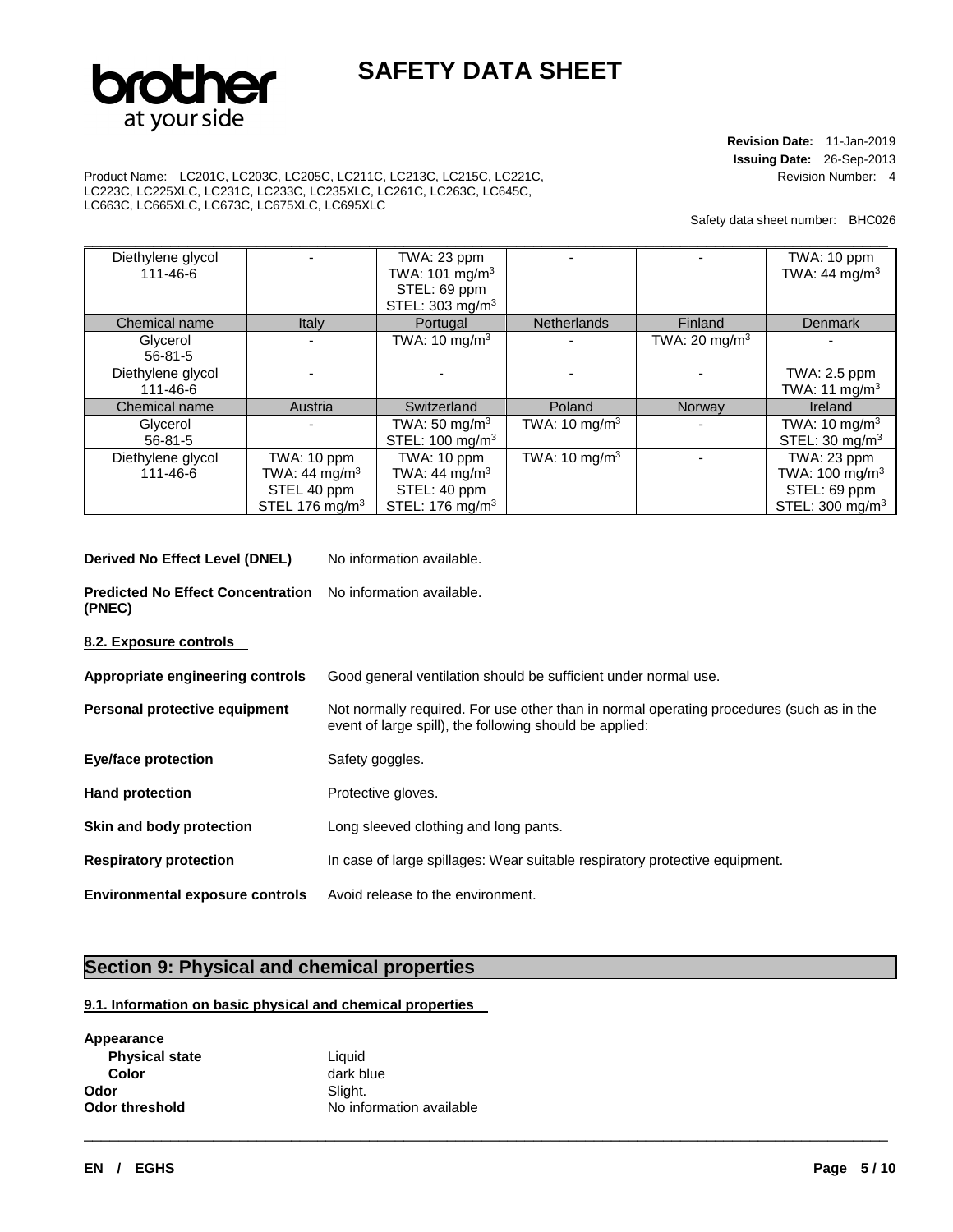

\_\_\_\_\_\_\_\_\_\_\_\_\_\_\_\_\_\_\_\_\_\_\_\_\_\_\_\_\_\_\_\_\_\_\_\_\_\_\_\_\_\_\_\_\_\_\_\_\_\_\_\_\_\_\_\_\_\_\_\_\_\_\_\_\_\_\_\_\_\_\_\_\_\_\_\_\_\_\_\_\_\_\_\_\_\_\_\_\_\_\_\_\_

\_\_\_\_\_\_\_\_\_\_\_\_\_\_\_\_\_\_\_\_\_\_\_\_\_\_\_\_\_\_\_\_\_\_\_\_\_\_\_\_\_\_\_\_\_\_\_\_\_\_\_\_\_\_\_\_\_\_\_\_\_\_\_\_\_\_\_\_\_\_\_\_\_\_\_\_\_\_\_\_\_\_\_\_\_\_\_\_\_\_\_\_\_

Product Name: LC201C, LC203C, LC205C, LC211C, LC213C, LC215C, LC221C, LC223C, LC225XLC, LC231C, LC233C, LC235XLC, LC261C, LC263C, LC645C, LC663C, LC665XLC, LC673C, LC675XLC, LC695XLC

**Revision Date:** 11-Jan-2019 **Issuing Date:** 26-Sep-2013 Revision Number: 4

Safety data sheet number: BHC026

**Property**<br> **Property**<br> **PREMARK PROPERTY PROPERTY**<br> **PREMARK PREMARK PROPERTY**<br> **PREMARK PREMARK PREMARK PREMARK PREMARK PREMARK PREMARK PREMARK PREMARK PREMARK PREMARK PREMARK PREMARK PREMARK PREMARK PREMARK PREMARK PREM pH** 7 - 9 **Melting point / freezing point**  $\leq 5$  **°C**<br>**Boiling point / boiling range**  $\geq 100$  **°C Boiling point / boiling range**  $\rightarrow$  100 °C<br>**Flash point**  $\rightarrow$  93.3 °C **Evaporation rate No data available None known**<br> **Elammability (solid. gas)** No data available **None known** None known **Flammability (solid, gas)** No data available None known **Flammability Limit in Air Upper flammability limit:** No data available Lower flammability limit: No data available **Vapor pressure** No data available None known **Relative density Water solubility Water solubility Soluble in water Solubility(ies)**<br> **Partition coefficient**<br> **Partition coefficient** 
No data available 
None known **Partition coefficient No data available None known Automobile Available None 200 °C Autoignition temperature Decomposition temperature** No data available None known **Kinematic viscosity**<br> **Dynamic viscosity**<br>
2 - 5 mPas **Dynamic viscosity**<br> **Explosive properties**<br> **Explosive properties**<br> **No** information available **Explosive properties No information available No information available.**<br> **Oxidizing properties No information available No information available Oxidizing properties** 

**9.2. Other information** No information available

## **Section 10: Stability and reactivity**

## **10.1. Reactivity**

No information available.

## **10.2. Chemical stability**

Stable under normal conditions.

## **10.3. Possibility of hazardous reactions**

None under normal processing.

#### **10.4. Conditions to avoid**

None known based on information supplied

### **10.5. Incompatible materials**

Strong oxidizing agents

## **10.6. Hazardous decomposition products**

Carbon oxides

**Vapor density in the UP data available None known None known None known None known None known None known None known None known None known None known None known None known None known None known None known None known None k** 

**FRASH POINT POINT POINT POINT AT A FIGURE CONTROL CONTROL CONTROL CONTROL CONTROL CONTROL CONTROL CONTROL CONTROL CONTROL CONTROL CONTROL CONTROL CONTROL CONTROL CONTROL CONTROL CONTROL CONTROL CONTROL CONTROL CONTROL CON**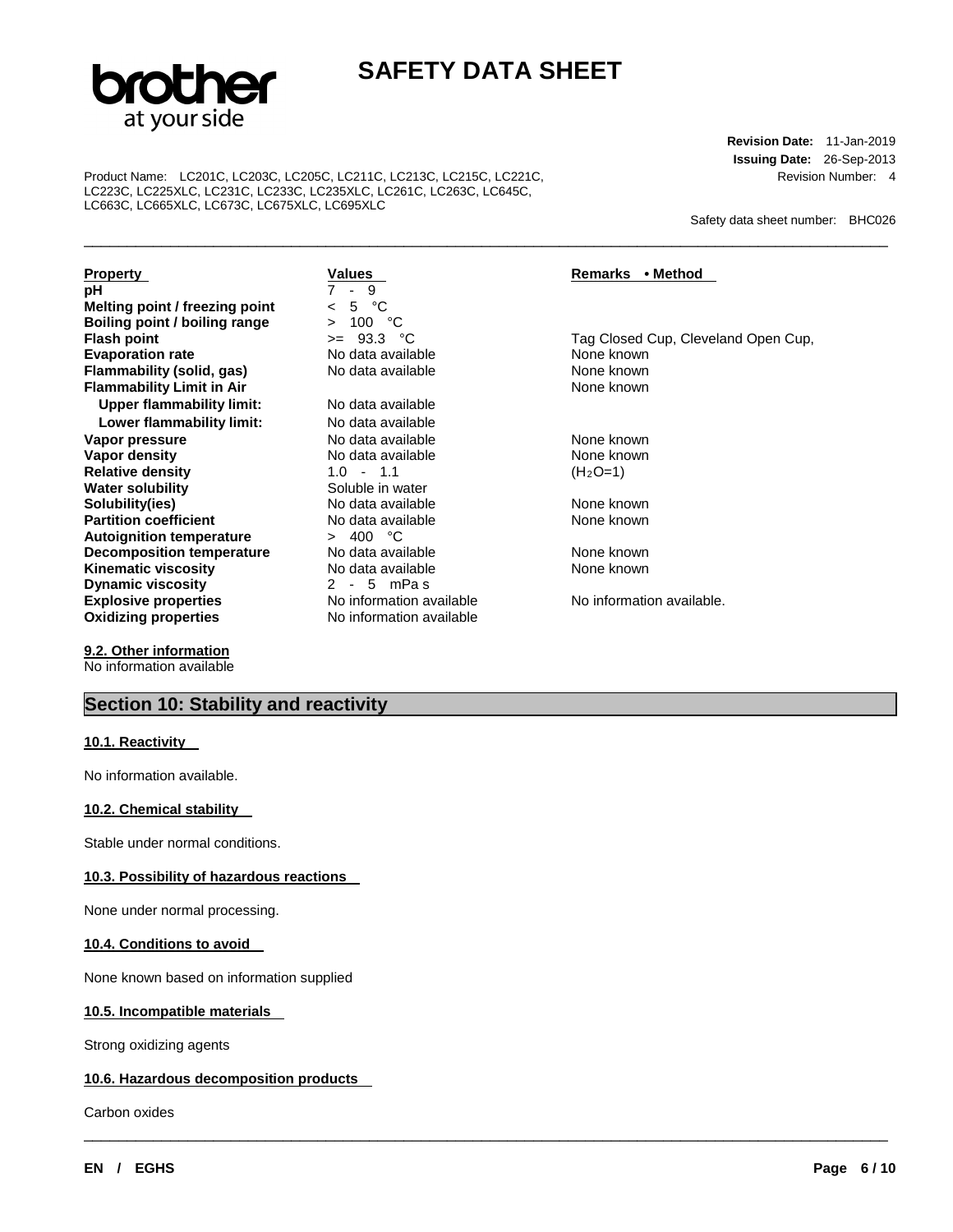

\_\_\_\_\_\_\_\_\_\_\_\_\_\_\_\_\_\_\_\_\_\_\_\_\_\_\_\_\_\_\_\_\_\_\_\_\_\_\_\_\_\_\_\_\_\_\_\_\_\_\_\_\_\_\_\_\_\_\_\_\_\_\_\_\_\_\_\_\_\_\_\_\_\_\_\_\_\_\_\_\_\_\_\_\_\_\_\_\_\_\_\_\_

Product Name: LC201C, LC203C, LC205C, LC211C, LC213C, LC215C, LC221C, LC223C, LC225XLC, LC231C, LC233C, LC235XLC, LC261C, LC263C, LC645C, LC663C, LC665XLC, LC673C, LC675XLC, LC695XLC

**Revision Date:** 11-Jan-2019 **Issuing Date:** 26-Sep-2013 Revision Number: 4

Safety data sheet number: BHC026

## **Section 11: Toxicological information**

## **11.1. Information on toxicological effects**

### **Product Information**

| <b>Inhalation</b>                 | No information available                                                                                          |
|-----------------------------------|-------------------------------------------------------------------------------------------------------------------|
| Eye contact                       | No information available                                                                                          |
| <b>Skin contact:</b>              | No information available                                                                                          |
| Ingestion                         | Acute $LD_{50} > 2000$ mg/kg (OECD 420 method)                                                                    |
| <b>Skin corrosion/irritation</b>  | Non-irritant (OECD 404 method)<br>pH: 7-9                                                                         |
| Serious eye damage/eye irritation | Minimal irritant to the eye (OECD 405 method)<br>pH: 7-9                                                          |
| Respiratory or skin sensitization | It is not a skin sensitizer (OECD 429 method)                                                                     |
| Germ cell mutagenicity            | AMES test: Negative (OECD 471 method)                                                                             |
| Carcinogenicity                   | Ingredients of this product have not been classified as carcinogens according to IARC<br>monographs, NTP and OSHA |

## **Section 12: Ecological information**

## **12.1. Toxicity**

Contains 0 % of components with unknown hazards to the aquatic environment.

| Chemical name       | Algae/aquatic plants  | <b>Fish</b>                             | Toxicity to<br>microorganisms | Crustacea               |
|---------------------|-----------------------|-----------------------------------------|-------------------------------|-------------------------|
| Glycerol            |                       | 51 - 57: 96 h                           |                               | 500: 24 h Daphnia magna |
|                     |                       | Oncorhynchus mykiss<br>mL/L LC50 static |                               | mg/L EC50               |
|                     |                       |                                         |                               |                         |
| Triethylene glycol, | 500: 72 h Desmodesmus | 2400: 96 h Pimephales                   |                               | 500: 48 h Daphnia magna |
| monobutyl ether     | subspicatus mg/L EC50 | promelas mg/L LC50                      |                               | mg/L EC50               |
|                     |                       | static 2400: 96 h                       |                               |                         |
|                     |                       | Pimephales promelas                     |                               |                         |
|                     |                       | mg/L LC50 2200 - 4600:                  |                               |                         |
|                     |                       | 96 h Leuciscus idus mg/L                |                               |                         |
|                     |                       | LC50 static                             |                               |                         |
| Diethylene glycol   |                       | 75200: 96 h Pimephales                  | $EC50 = 29228$ mg/L 15        | 84000: 48 h Daphnia     |
|                     |                       | promelas mg/L LC50                      | min                           | magna mg/L EC50         |
|                     |                       | flow-through                            |                               |                         |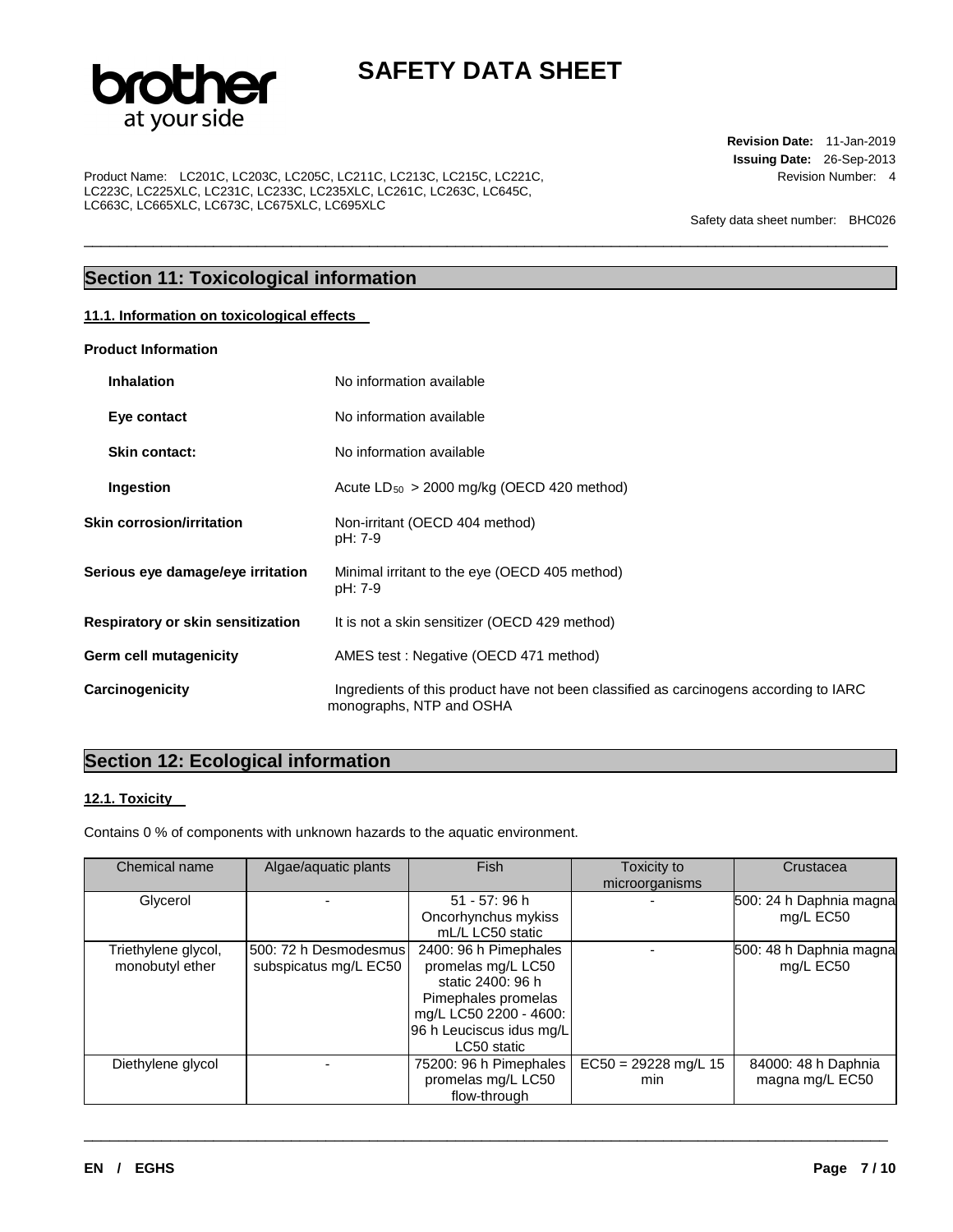

\_\_\_\_\_\_\_\_\_\_\_\_\_\_\_\_\_\_\_\_\_\_\_\_\_\_\_\_\_\_\_\_\_\_\_\_\_\_\_\_\_\_\_\_\_\_\_\_\_\_\_\_\_\_\_\_\_\_\_\_\_\_\_\_\_\_\_\_\_\_\_\_\_\_\_\_\_\_\_\_\_\_\_\_\_\_\_\_\_\_\_\_\_

Product Name: LC201C, LC203C, LC205C, LC211C, LC213C, LC215C, LC221C, LC223C, LC225XLC, LC231C, LC233C, LC235XLC, LC261C, LC263C, LC645C, LC663C, LC665XLC, LC673C, LC675XLC, LC695XLC

**Revision Date:** 11-Jan-2019 **Issuing Date:** 26-Sep-2013 Revision Number: 4

Safety data sheet number: BHC026

## **12.2. Persistence and degradability**

No information available.

#### **12.3. Bioaccumulative potential**

There is no data for this product.

#### **Component Information**

| Chemical name                       | <b>Partition coefficient</b> |
|-------------------------------------|------------------------------|
| Glycerol                            | $-1.76$                      |
| Triethylene glycol, monobutyl ether | 0.51                         |
| Diethylene glycol                   | $-1.98$                      |
| 1,2-Benzisothiazolin-3-one          |                              |

#### **12.4. Mobility in soil**

No information available.

#### **12.5. Results of PBT and vPvB assessment**

No information available.

#### **12.6. Other adverse effects**

No information available.

## **Section 13: Disposal considerations**

#### **13.1. Waste treatment methods**

Dispose of in accordance with local regulations. Dispose of waste in accordance with environmental legislation.

\_\_\_\_\_\_\_\_\_\_\_\_\_\_\_\_\_\_\_\_\_\_\_\_\_\_\_\_\_\_\_\_\_\_\_\_\_\_\_\_\_\_\_\_\_\_\_\_\_\_\_\_\_\_\_\_\_\_\_\_\_\_\_\_\_\_\_\_\_\_\_\_\_\_\_\_\_\_\_\_\_\_\_\_\_\_\_\_\_\_\_\_\_

## **Section 14: Transport information**

## **IMDG 14.1 UN/ID no** Not regulated **14.2 Proper shipping name** Not regulated **14.3 Hazard Class** Not regulated **14.4 Packing group Mot regulated 14.5 Marine pollutant** Not applicable **14.6 Special Provisions** None **14.7 Transport in bulk according to** No information available **Annex II of MARPOL 73/78 and the IBC Code**

**RID**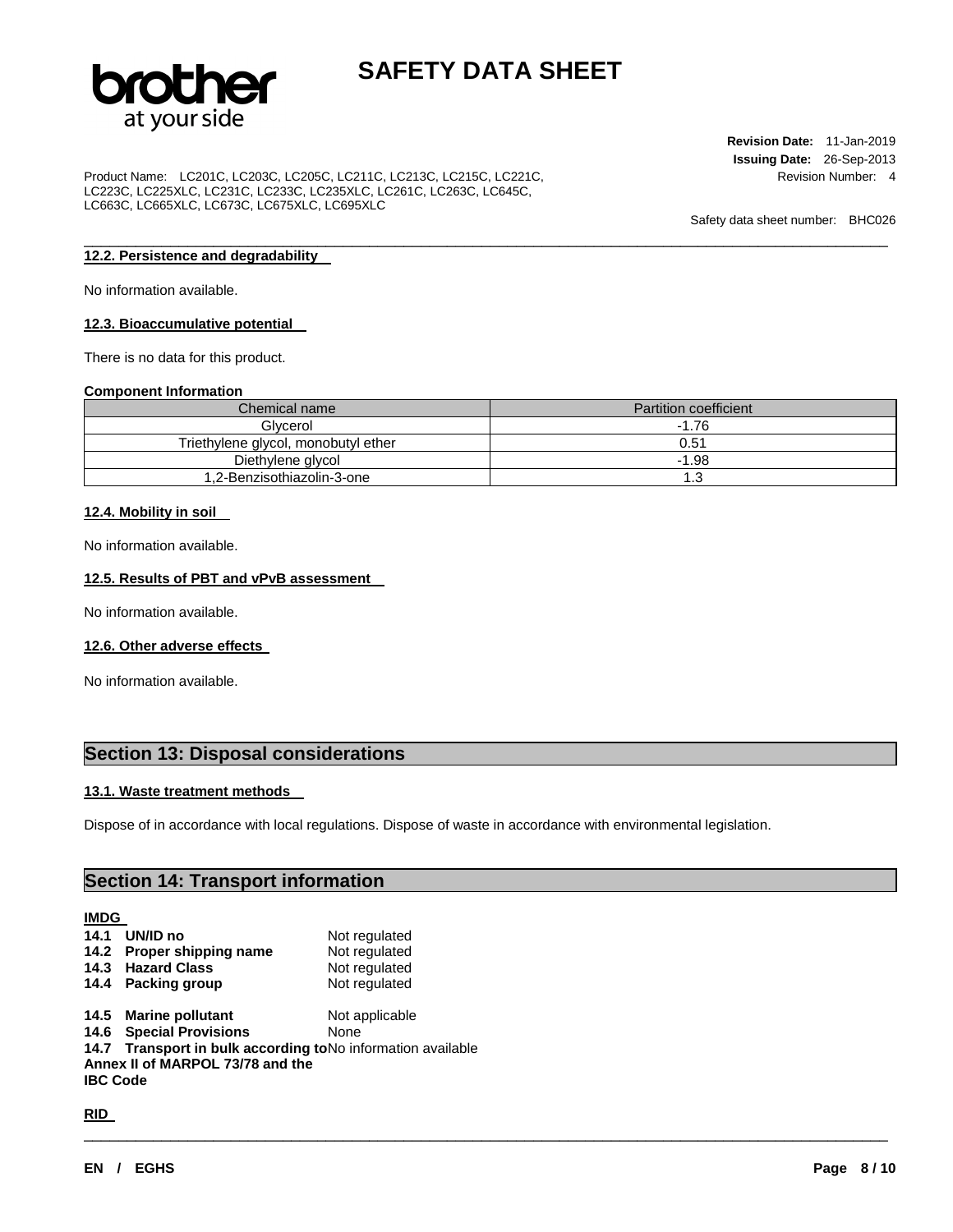

Product Name: LC201C, LC203C, LC205C, LC211C, LC213C, LC215C, LC221C, LC223C, LC225XLC, LC231C, LC233C, LC235XLC, LC261C, LC263C, LC645C, LC663C, LC665XLC, LC673C, LC675XLC, LC695XLC

**Revision Date:** 11-Jan-2019 **Issuing Date:** 26-Sep-2013 Revision Number: 4

Safety data sheet number: BHC026

| 14.1         | UN/ID no                       | Not regulated  |
|--------------|--------------------------------|----------------|
|              | 14.2 Proper shipping name      | Not regulated  |
| 14.3         | <b>Hazard Class</b>            | Not regulated  |
| 14.4         | Packing group                  | Not regulated  |
| 14.5         | <b>Environmental hazard</b>    | Not applicable |
|              | <b>14.6 Special Provisions</b> | None           |
|              |                                |                |
| <u>ADR</u>   |                                |                |
| 14.1         | UN/ID no                       | Not regulated  |
|              | 14.2 Proper shipping name      | Not regulated  |
|              | 14.3 Hazard Class              | Not regulated  |
| 14.4         | <b>Packing group</b>           | Not regulated  |
|              | 14.5 Environmental hazard      | Not applicable |
|              | <b>14.6 Special Provisions</b> | None           |
|              |                                |                |
| <u>IATA </u> |                                |                |
| 14.1         | UN/ID no                       | Not regulated  |
| 14.2         | Proper shipping name           | Not regulated  |
| 14.3         | <b>Hazard Class</b>            | Not regulated  |
| 14.4         | <b>Packing group</b>           | Not regulated  |
|              | 14.5 Environmental hazard      | Not applicable |
|              | <b>14.6 Special Provisions</b> | None           |

## **Section 15: Regulatory information**

## **15.1. Safety, health and environmental regulations/legislation specific for the substance or mixture**

\_\_\_\_\_\_\_\_\_\_\_\_\_\_\_\_\_\_\_\_\_\_\_\_\_\_\_\_\_\_\_\_\_\_\_\_\_\_\_\_\_\_\_\_\_\_\_\_\_\_\_\_\_\_\_\_\_\_\_\_\_\_\_\_\_\_\_\_\_\_\_\_\_\_\_\_\_\_\_\_\_\_\_\_\_\_\_\_\_\_\_\_\_

### **EU-Regulations**

No information available

### **National Regulations**

### **15.2. Chemical safety assessment**

No chemical safety assessment has been carried out

## **Section 16: Other information**

### **Key or legend to abbreviations and acronyms used in the safety data sheet**

#### **Full text of H-Statements referred to under section 3**

H302 - Harmful if swallowed

H315 - Causes skin irritation

H317 - May cause an allergic skin reaction

H318 - Causes serious eye damage

H400 - Very toxic to aquatic life

**Legend** 

SVHC: Substances of Very High Concern for Authorization: